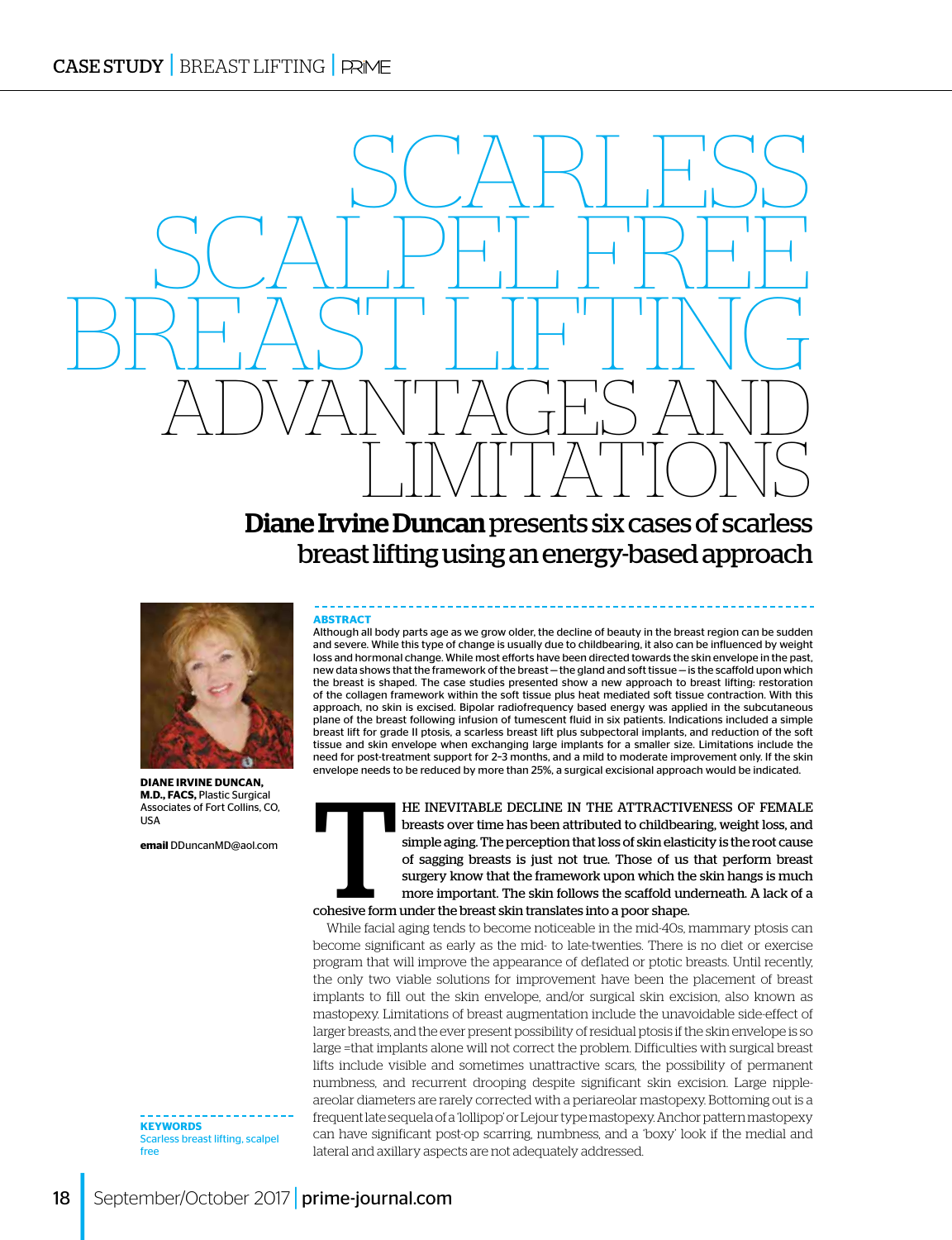The origin of energy based breast lifting in 2007 has been noted as a major advance in treating the ptotic breast, as the technique directly addresses the root cause of soft tissue laxity in the breast region: the lack of collagen binding fibrils holding the adipocytes and glandular tissue together in a defined shape.

#### History of scarless breast lifting

Guillermo Blugerman performed the first known scarless radiofrequency assisted breast lift in Argentina in December of 2007, using a bipolar RF device to tighten the subdermal tissue<sup>1</sup>. Duncan began using a similar device to perform subcutaneous soft tissue heating resulting in tightening of the skin envelope in conjunction with breast augmentation in 2009<sup>23</sup>.

Becker, in 2011, announced the development of a subareolar dermal mesh procedure as a 'scarless' mastopexy<sup>4</sup> . This work, published in 2013<sup>5</sup> , clearly describes the use of periareolar incisions that the author claims are 'invisible'.

Khouri developed a scarless procedure reported in February 2013. The procedure uses a needle type device to separate the breast skin from the underlying parenchyma, and then fat grafting is performed. The patient then wears a support device called the 'PexyBra' to hold tissues in place as they heal<sup>6</sup>. No surgical incisions were used.

In 2014, Fisher began using a barbed thread called 'refine' to resuspend the breasts, creating more upper pole fullness<sup>7</sup> .

While many physicians purport that their method of breast lifting is scarless, most of the techniques described above use such approaches as a standard breast augmentation<sup>8</sup>, avoid the vertical incision, or avoid using an inferior incision in the case of a Lejour type approach. In 2016, DiBernardo presented the use of a monopolar radiofrequency device for the purpose of breast lifting<sup>9</sup>. Other truly scarless options include the use of microfocused ultrasound<sup>10</sup> and external radiofrequency heating.

The needs being addressed among patients using this energy-based approach include primary breast lifting for those patients with ptosis who don't want larger breasts, as well as for those undergoing breast augmentation who also need skin envelope reduction. In selected patients

### **66** The perception that loss of skin elasticity is the root cause of sagging breasts is just not true.

with existing breast implants, large implants can be removed and smaller ones placed in combination with skin envelope reduction using radiofrequency-assisted subcutaneous tissue heating. Other uses for RF assisted breast lifting include primary breast reductions in combination with liposuction, correction of bottoming out, and improvement of tissue migration over time in patients who already have breast implants. Improvement of asymmetry is a common use of the technique as well.  $\triangleright$ 

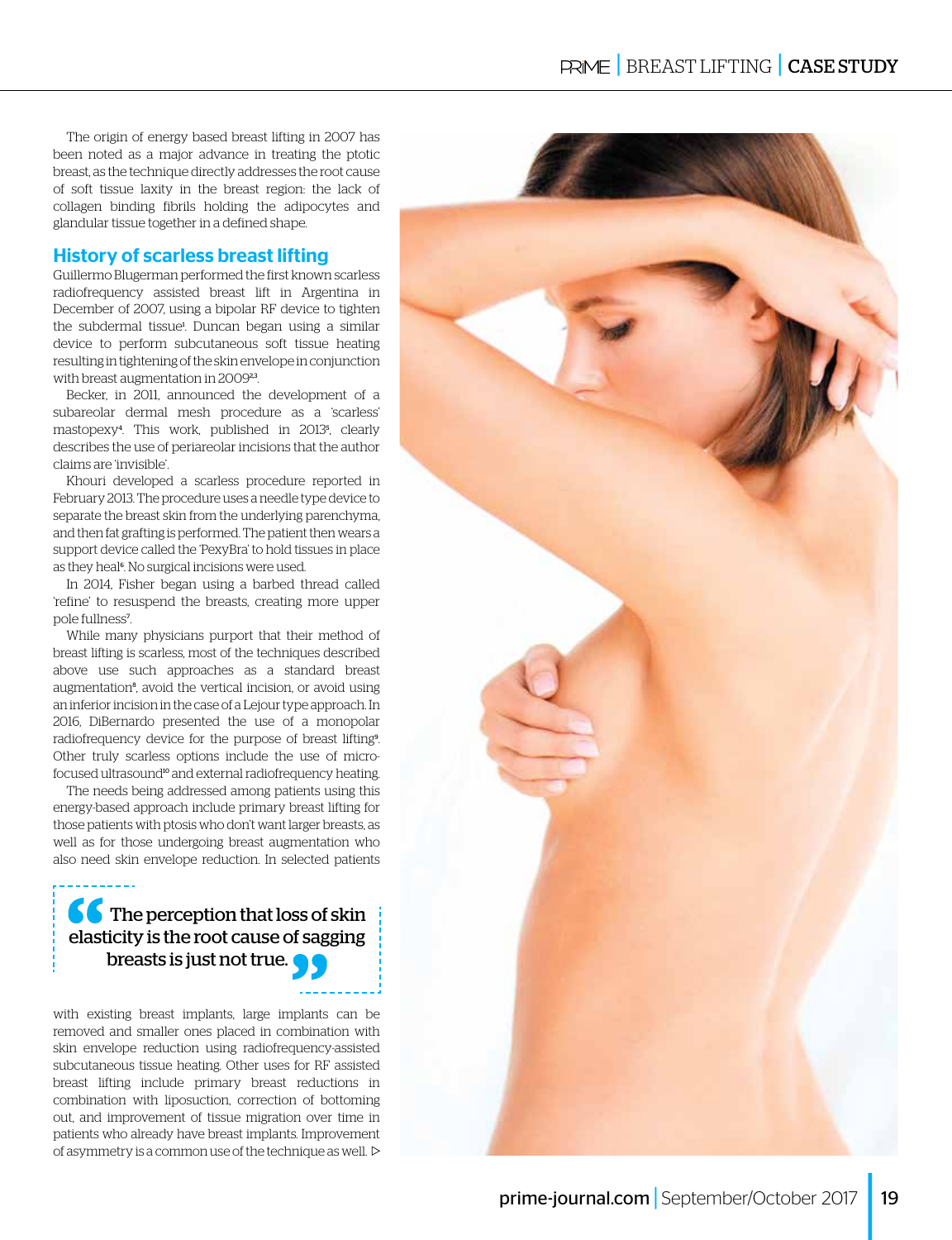

Figure 1 (A) 35 year old before, and (B) 3 months after radiofrequency assisted breast lift. Note improvement in upper pole hollowing, nipple-areola position, and pendulosity of the lower pole.



Figure 2 28 year old with grade II ptosis. She developed large breasts at a young age, and did not desire larger breasts. (A) shows her preoperative appearance, (B) her appearance two months post RF-assisted breast lift.



Figure 3 (A) 32 year old noted glandular ptosis and a low position of the nipple-areolae after childbearing. (B) Her appearance 3 months following a simultaneous breast augmentation and RF assisted lift.

#### $\triangleright$  Case reports #1 Optimal patient: primary breast lifting **History**

A 35 year-old with one child that she breast fed. She noted a lack of upper pole fullness, a lax and 'folded over' contour, and asymmetry with ptosis more prominent on the right. Initial bra size was 34B. She did not desire larger breasts.

#### Reason for choosing this treatment

She would decline treatment if traditional surgery with incisions was the only solution. She desired improvement in tissue flaccidity, which is not achieved with mastopexy.

Treatment goals included improvement of ptosis and asymmetry, more tissue firmness, and more defined cleavage.

#### Method and result

Pre-operative documentation of the patient's condition included 2D and 3D Vectra (Canfield Scientific, Inc., NJ, US) photographs, and physician based measurements. The procedure was performed under light general anesthesia. The tumescent infusion was placed in the subcutaneous tissue, and the access points were created with an 18 gauge needle. The Silk'n FaceTite device (Home Skinovations Ltd., Yokneam, Israel) was used to heat the breast region, making sure to treat all areas. A postoperative brassiere was worn for support.

Figure 1 shows the patient's appearance before and 3 months after treatment. Lower pole pendulosity was greatly improved with this treatment. The 'long breast',

**66** The origin of energy based breast lifting in 2007 has been noted as a major advance in treating the ptotic breast, as the technique directly addresses the root cause of soft tissue laxity in the breast region.

common after breast feeding, is improved with the RF based approached. Note the far breast no longer rests on the lower chest wall. The nipple is lifted and upper pole hollowing is improved.

#### #2 More challenging patient for primary breast lifting **History**

This 28-year-old gave a history of going through puberty at age 11. She developed moderately large, pendulous breasts and was quite self-conscious. Her preoperative bra size was 34 DD.

#### Reason for choosing this treatment

She was hoping for a lift but strongly disliked the idea of permanent scars. She was self-conscious about the size of her breasts and declined several offers by other surgeons to give her a lift combined with implant placement.

#### Method and result

Pre-operative documentation and treatment technique was similar to that of case 1. Figure 2 shows her appearance before, and 6 weeks following treatment with RF assisted mastopexy. The degree of improvement in this patient is remarkable and not usual. She is young and was very good about wearing her support garment. Significant contraction of the soft tissue and overlying skin can be seen in this case.

#### #3 Breast augmentation plus simultaneous RF-assisted lift **History**

This 32-year-old noted post-partum ptosis and loss of  $\triangleright$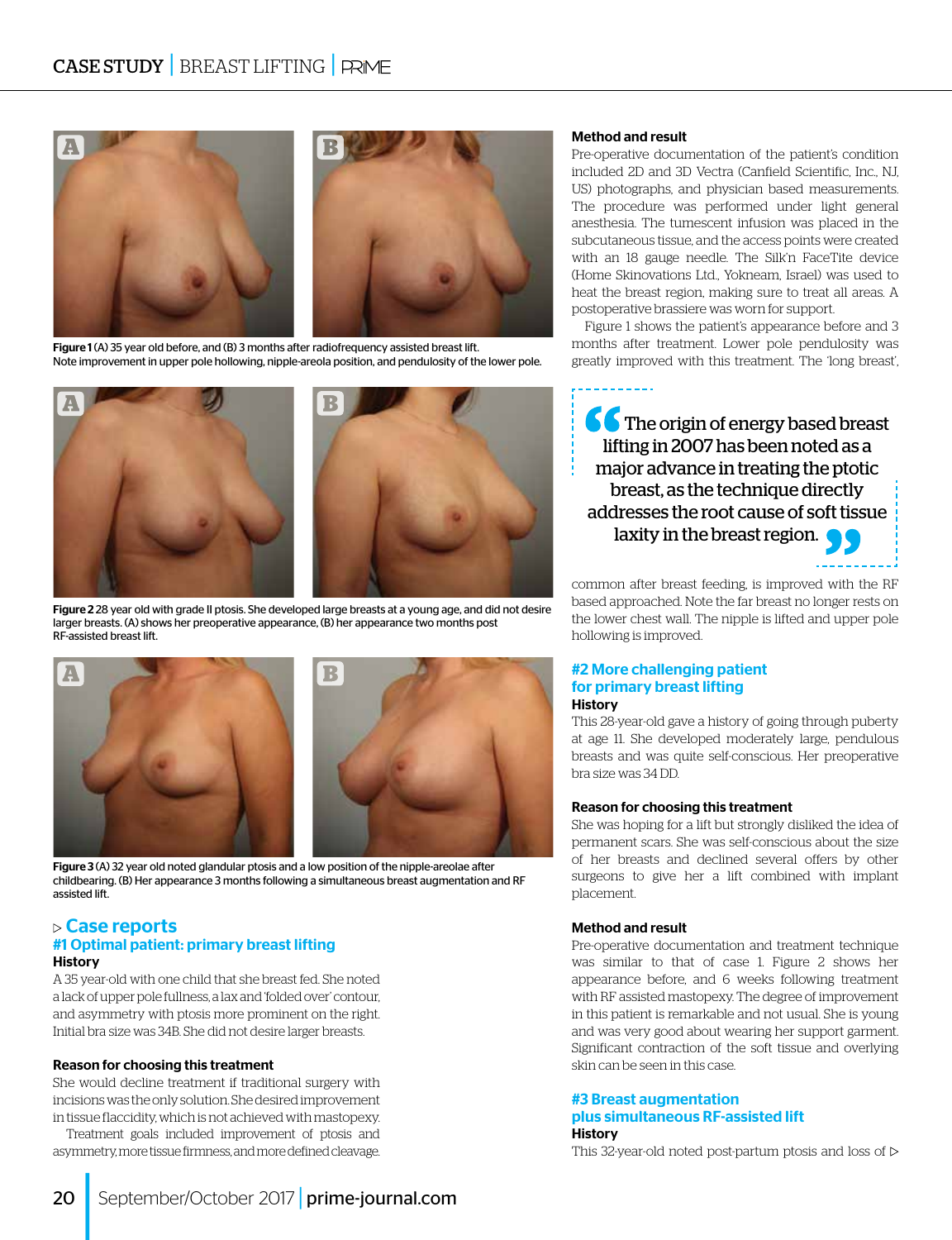

Laser body sculpting and skin tightening

**TightSculpting®** 

taking aesthetic procedures to a new dimension.

Dual-wavelength laser procedure combining unique PIANO® and SMOOTH® technologies for deep as well as superficial skin tightening and fat reduction.

Multi-Application Laser System **Dynamis**

www.fotona.com

To learn more about TightSculpting™ and what the SP Dynamis can do for your practice contact Fotona at info@fotona.com today.

**The Highest Performance, Best Made Laser Systems in the World**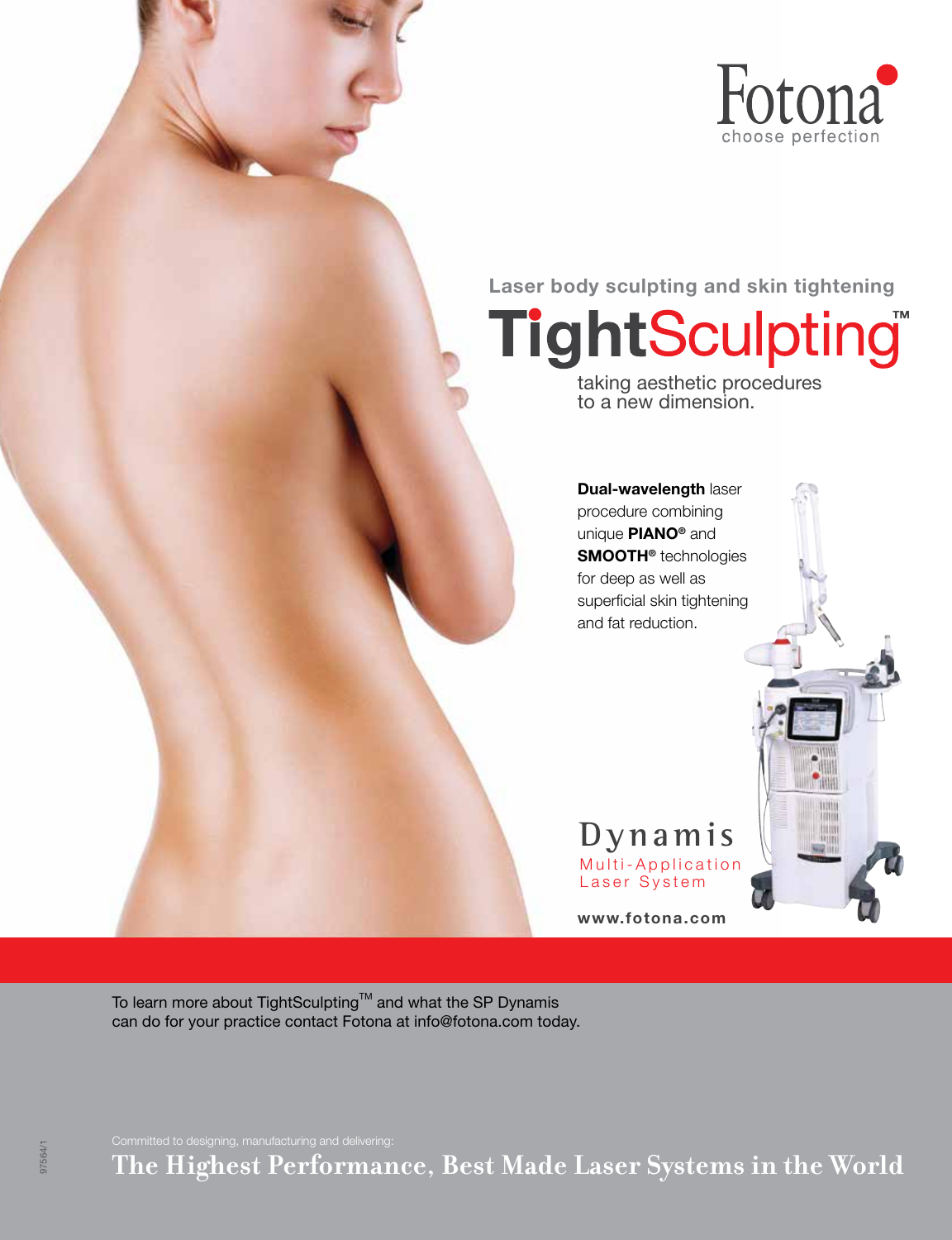

Figure 4 (A) 30 year old with grade III ptosis following childbirth. She declined a traditional mastopexy. (B) Patient appearance 6 weeks following RF assisted breast lift. (C) Same patient 3 months following RF lift alone. Note progressive improvement following a single procedure. (D) Same patient 6 weeks following breast augmentation. Patients willing to separate the procedures can benefit from the RF assisted approach.

 $\triangleright$  volume, especially in the upper pole. She wanted larger breasts but was concerned that her breasts might still be ptotic with an implant alone.

#### Reason for choosing this procedure

The patient declined traditional periareolar mastopexy as she wanted the fewest external scars possible.

#### Method and result

22

Pre-operative documentation included 2D photographs and physician based measurements. Operative technique was similar to that of case 1, followed by a dual plane breast augmentation with an inframammary approach. 360 cc moderate profile gel implants were used.

Figure 3 shows her appearance before surgery and at





Figure 5 (A) 48 year old woman had saline implants put in 14 years earlier. Note bottoming out on the right and left lateral migration. (B) Her result two months following implant exchange for smaller implants, and correction of upper pole hollowing, bottoming out, and lateral migration with RF assistance

3 months postoperatively. The most common indication for this procedure is enhancement of a breast augmentation when the nipples are low. If the areola extends to the visible lower margin of the breast, a lift is indicated. Results in case 3 show the nipple position in the center of the breast, and no breast skin touching the upper chest.

#### #4 A more challenging patient desiring both a scarless breast lift and augmentation

This 30-year-old had two children in rapid succession and breast fed them both. She had grade III ptosis and was told she was not a candidate for the RF based procedure.

#### Reason for choosing this procedure

She continued to decline traditional mastopexy. After several consultations, I agreed to perform the RF procedure first and recommended that the patient waits 6 months before having a breast augmentation, so the optimal lift is achieved without the added weight of an implant. The patient agreed to the two stage procedure.

#### Method and result

Preoperative documentation included 2D and 3D photographs and physician based measurements.

Operative technique was similar to that of patient #4, although the procedures were performed at two separate

**C** Other uses for RF assisted breast lifting include primary breast reductions in combination with liposuction, correction of bottoming out, and improvement of tissue migration over time in patients who already have breast implants.

time periods. During the second procedure, she had 340 cc moderate profile implants placed subpectorally.

This patient had severe ptosis and would not normally be treated with an RF lift. She declined traditional surgery. Figure 4 shows the patient before her surgery, at six weeks and 3 months post RF lift, and again six weeks following her dual plane breast augmentation. While the result was not ideal, the patient was very pleased with the level of

improvement she achieved. Her results are good because she underwent the RF lift first, then had an augmentation as a second stage. While her nipples are still a bit low, her result shows a good contour.

#### #5 Removal of larger breast implants and replacement with smaller implants History

This 48-year-old patient had saline implants placed in the subpectoral position 14 years prior to her return visit.

#### Reason for choosing this procedure

The patient stated that she had gone back to graduate school and felt that the look of her breasts did not fit the professional image she wanted to project. She noted bottoming out on the right and lateral migration on the left. She originally had 350 cc saline implants, slightly

September/October 2017 | prime-journal.com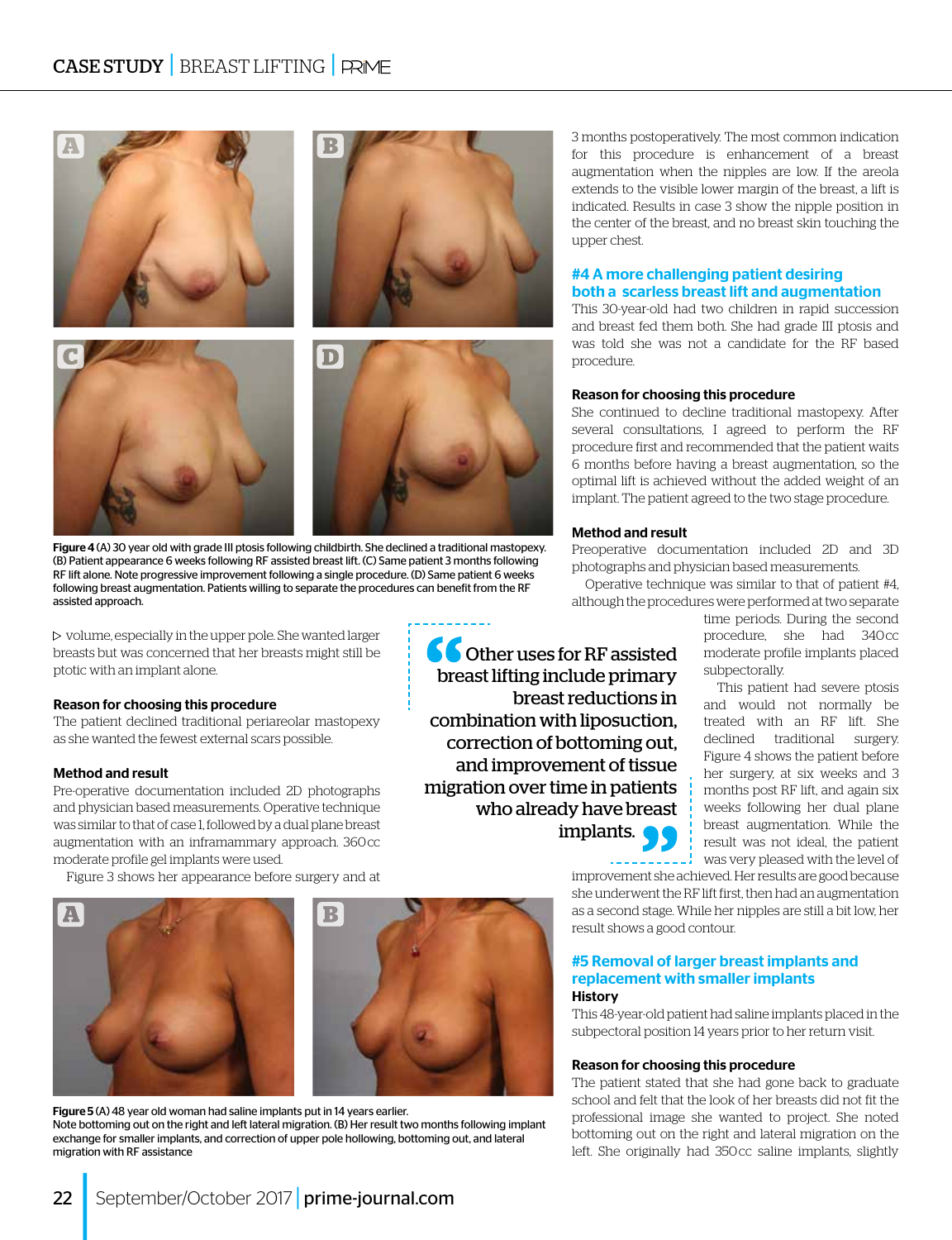overfilled, and wanted to reduce the size to 275 cc.

#### Method and result

Preoperative documentation included 2D photographs and physician based measurements.

Operative technique was similar to that of patient 1, followed by saline implant removal, superomedial capsulotomy and inferolateral capsulorrhaphy (thermal capsular shrinkage), and implant replacement with 275 cc gel moderate profile implants.

Figure 5 shows the patient before the procedure and 2 months post-op. This patient had excellent correction of right bottoming out and left lateral implant migration following her procedure, replacing her larger implants with a smaller size.

#### #6 Performing both a lift and smaller implants History

This 48-year-old patient with a bigger challenge had primary breast augmentation performed 2 years prior to her consultation in a different city. She disliked the residual ptosis and asymmetry. She also felt her breasts were too large, especially on the left.

#### Reason for choosing this procedure

She wanted both a lift and smaller implants. She had declined a traditional surgical mastopexy with her first surgeon and declined again any mastopexy that would result in more scars. Her original implants were 425 cc gel implants.

#### Method and result

Preoperative documentation was 2D and 3D photographs plus physician based measurements.

The surgical technique was similar to that of patient 5. New implants placed were 350 cc moderate profile gel implants. It was found that the left implant had migrated inferiorly and was no longer subpectoral, so that pocket was corrected. The RF heating was performed first, then the implant removal and replacement immediately followed within the same surgical session. Due to the asymmetry, more RF energy was used on the left side.

This patient had asymmetry and severe left ptosis. She wanted smaller implants and a significant lift. Figure 6 shows the patient before surgery and again two years following the combined RF lift and implant replacement procedure. Results show a significant improvement persisting for 2 years following treatment.

#### **Discussion**

The biggest drawback of the procedure is the limitation of aesthetically pleasing soft tissue contraction to about 33% of the original skin surface area<sup>11</sup>. Upon review of the author's 319 cases of radiofrequency-assisted breast lifting, the average clinical response was improvement of a single grade of ptosis. Patients are counseled that pursuing the RF-assisted scarless lift will, in most cases, give less nipple–areolar lift than a surgical mastopexy. However, significant aesthetic reduction of the overall skin envelope can usually be achieved. Because the



Figure 6 (A) 48 year old woman had breast implant placement 2 years prior to her consultation. (B) Her result 2 years following implant removal and replacement with smaller implants plus RF assisted lift.

mechanism of action is generation of a multilayered new collagen framework within the subcutaneous layer, more tissue firmness is achievable than with skin excision alone. Upper pole fullness can be restored to a moderate degree in patients undergoing an RF lift alone. Strong clinical improvement in bottoming out is achievable using this technique. While spot treatment can be helpful in some cases, best clinical results are achieved when the entire skin envelope is treated.

No patients were nonresponders, but about  $5\%$   $\triangleright$ 

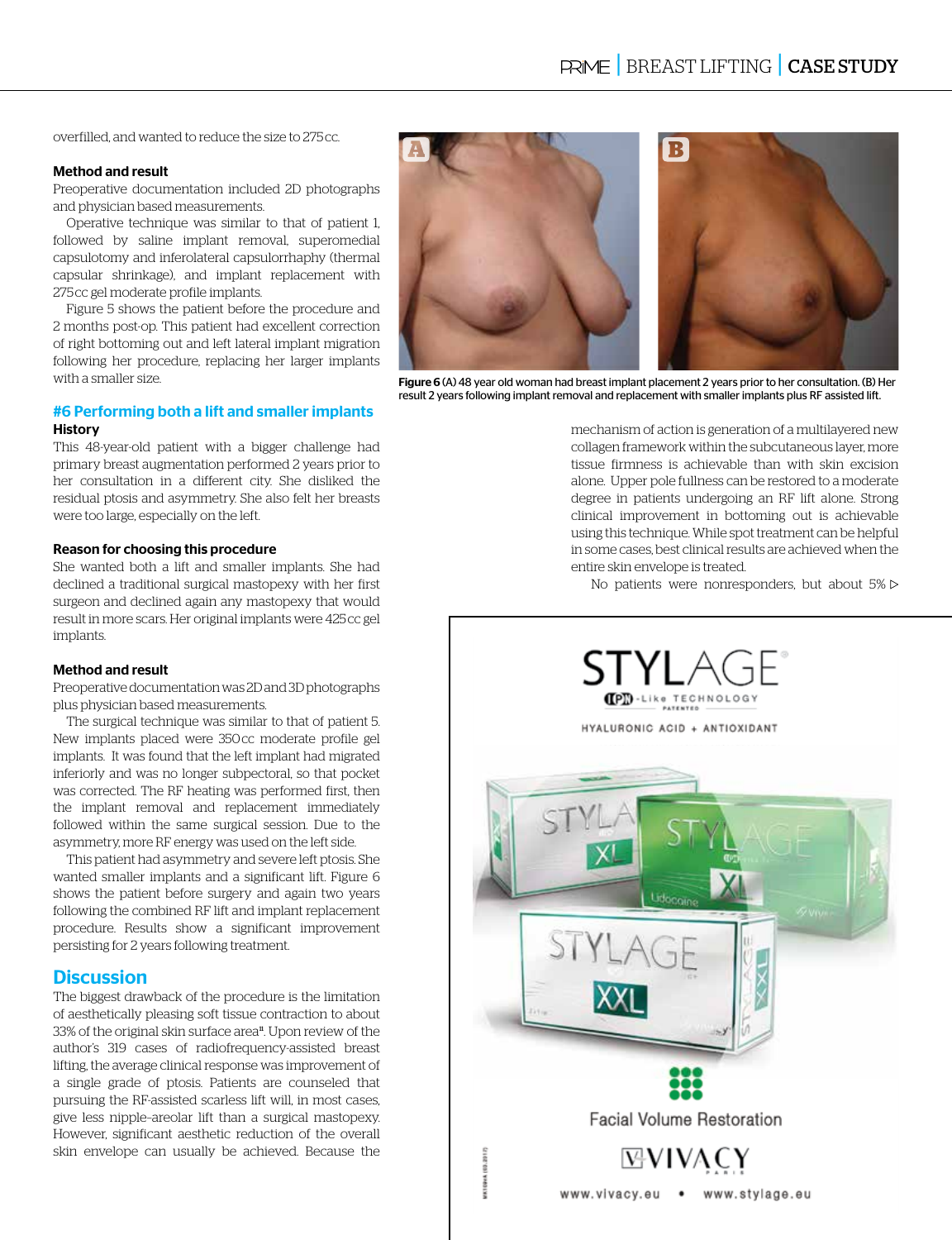

 $\triangleright$  noted they did not see as much improvement as they  $\blacksquare$   $\blacksquare$   $\blacksquare$   $\blacksquare$   $\blacksquare$   $\blacksquare$   $\blacksquare$   $\blacksquare$   $\blacksquare$   $\blacksquare$   $\blacksquare$   $\blacksquare$   $\blacksquare$   $\blacksquare$   $\blacksquare$   $\blacksquare$   $\blacksquare$   $\blacksquare$   $\blacksquare$   $\blacksquare$   $\blacksquare$   $\blacksquare$   $\blacksquare$   $\$ repeated 8 years later for recurrent unilateral ptosis.

 Expected sequelae can include temporary numbness or hypersensitivity, temporary subcutaneous nodularity, and less than hoped for improvement in ptosis. Unexpected sequelae could include hematoma, infection, unsatisfactory scars at the needle access points, and burns.

None of these were noted in this series. As the tumescent infuser and RF heating device measure 1.8 mm in diameter, an 18 gauge needle can be used without the need to make the access port larger. While the procedure does not leave permanent visible scars, the needle access ports do make this non-excisional technique minimally invasive instead of noninvasive.

#### Conclusion

The radiofrequency-assisted scarless breast lift is a relatively new and uncommon procedure. While patient acceptance is high, the possibility of unmet expectations

**O** Younger patients respond better than older patients **O** Small to medium breasts respond better

than large breasts **O** Treatable conditions

include mild to moderate ptosis, bottoming out, double bubble, asymmetry, and soft tissue migration over existing implants

**O** The biggest risk is unmet expectations

**Patients must wear a** support bra 24/7 for 2-3 months in order to get a good result -----------------------------

is also high. Therefore during the initial consultation, the limitations of the procedure should be clearly explained. The ideal patient is a younger patient with B to C cup breasts, who does not need more than one level of ptosis correction. Contraindications for treatment with RF breast lifting include patients with grade III or IV ptosis, large pendulous breasts, inability to follow postoperative recommendations, and unrealistic expectations regarding the degree of improvement that can be obtained.

#### *Declaration of interest None*

#### *Figure 1–6* © *Diane Irvine Duncan*

#### References

.<br>Iman G, Paul MD, Schavelzon D, Mulholland RS, et al. Radio-frequency assisted liposuction. Advanced Techniques in Liposuction and Fat Transfer. Ed SerdevN. Intech Open Sept 2011 pub online 2. Duncan Dl. Pilot study using RF assisted tissue<br>tightening for nonexcisional breast lifting. IPRAS<br>Journal 2012; 8:76<br>3. Duncan D. 'Scarless' mastopexy: using heat<br>mediated tissue tightening to lift the breast. In: Di<br>G

Cosmetic and Plastic Surgery, Bentham ebooks. 4. Breast lift. Beckermd.com. Available at: www. beckermd.com/breast/lift-boca-raton-flb (Last

accessed 7-27-17) 5. Becker H, Lind G. The use of synthetic mesh in reconstructive, revision, and cosmetic breast surgery. Aesthetic Plast Surg 2013; 37(5): 914–21

6. Natural Breast Lift Without Incisions or Implants—Miami Breast Center. Available at: www. miamibreastcenter.com/augmentation/

breast-lift-without-implants (Last accessed 7-27-17) 7. The Truth About Breast Lifts. Allure. Available at: www.allure.com/story/types-of-breast-lift-surgery (Last accessed 7-27-17) 8. Scarless Breast Lift—What Kind of Breast Lift

Leaves Minimal Scars? Realself. Available at: www. realself.com/question/what-kind-breast-lift-leaves-most-minimal-scars (Last accessed 7-27-17)

9. DiBernardo B. Minimally Invasive Breast Lift Using Subdermal RF. 5CC Conference, Barcelona. September

#### 2, 2016

10. Fabi S, Massaki A, Eimpunth S, Pogoda J, Goldman M. Evaluation of microfocused ultrasound with visualization for lifting, tightening, and wrinkle reduction of the décolletage. J Am Acad Dermatol. 2013; 69 (6): 965–971

11. Duncan DI. Nonexcisional tissue tightening: creating skin surface area reduction during abdominal liposuction by adding radiofrequency heating. Aesthet Surg J 2013; 33 (8): 1154–1166